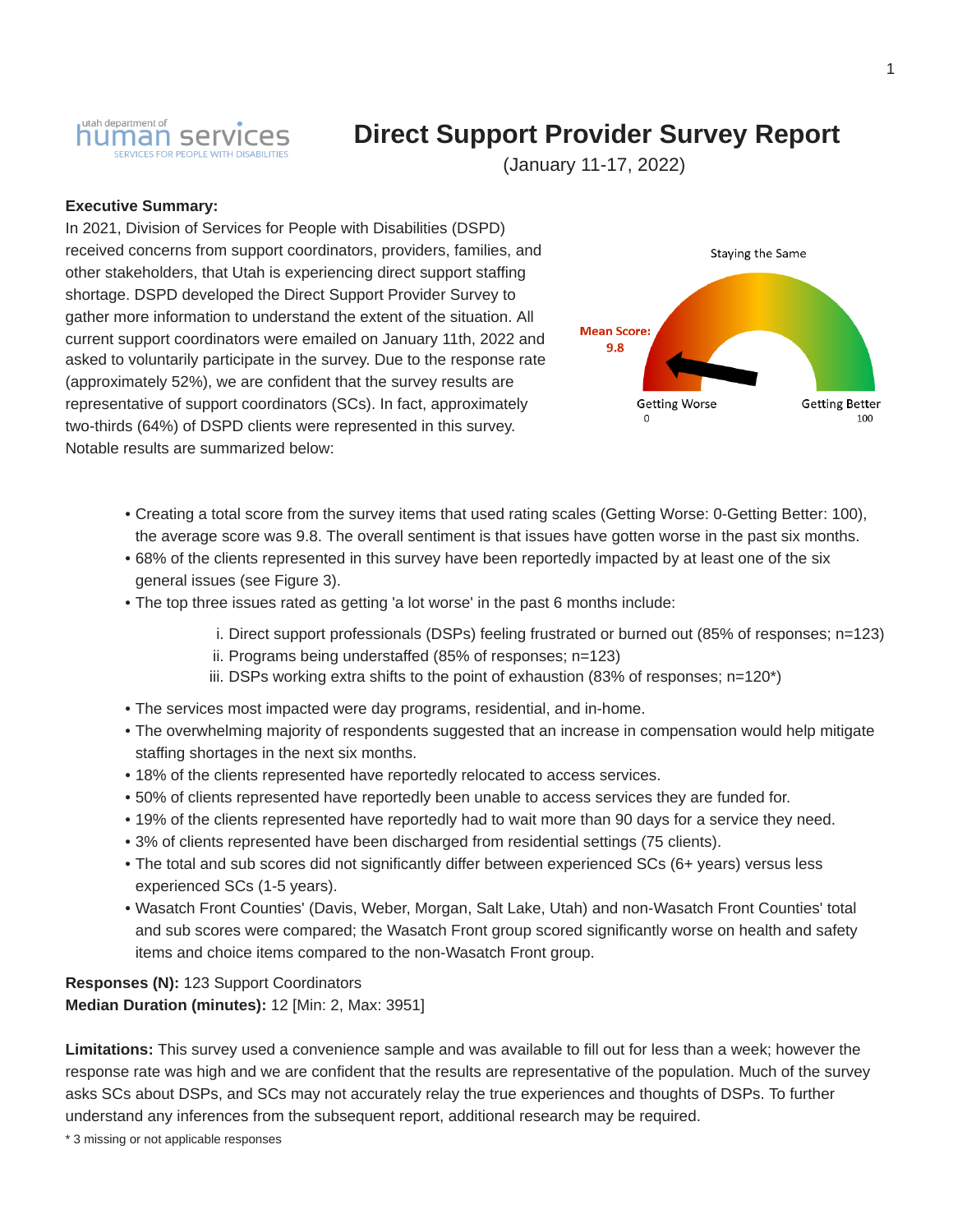#### **Significance Level:** p<0.05

The survey and data output for this paper was generated using Qualtrics software, Version January 2022 of Qualtrics. Copyright @ 2022 Qualtrics. Qualtrics and all other Qualtrics product or service names are registered trademarks or trademarks of Qualtrics, Provo, UT, USA. https://www.qualtrics.com



Total clients in services (as of 1-17-2022): 6124

Approximately **64% of clients in services are represented** in this survey (3904).

Total SCEs (as of 1-17-2022): 232

Approximately **52% of SCEs are represented** in this survey (123).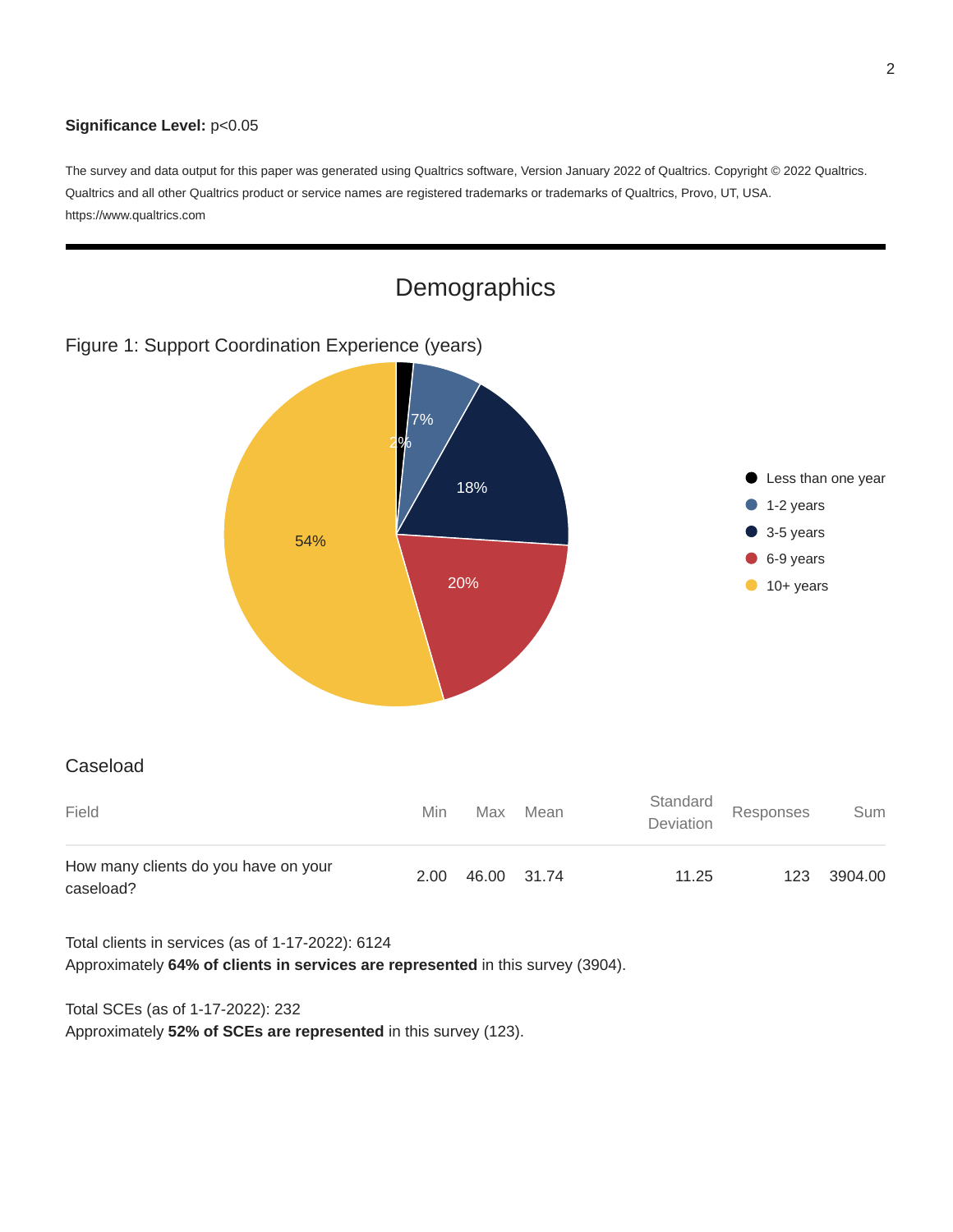### Figure 2: Counties Served



#### Count

76% of respondents serve mostly clients along the **Wasatch Front**. 7% of respondents serve mostly clients in **Northern, non-Wasatch counties**. 16% of respondents serve mostly clients in **Southern, non-Wasatch counties**.

Percentages do not add up to 100% due to rounding.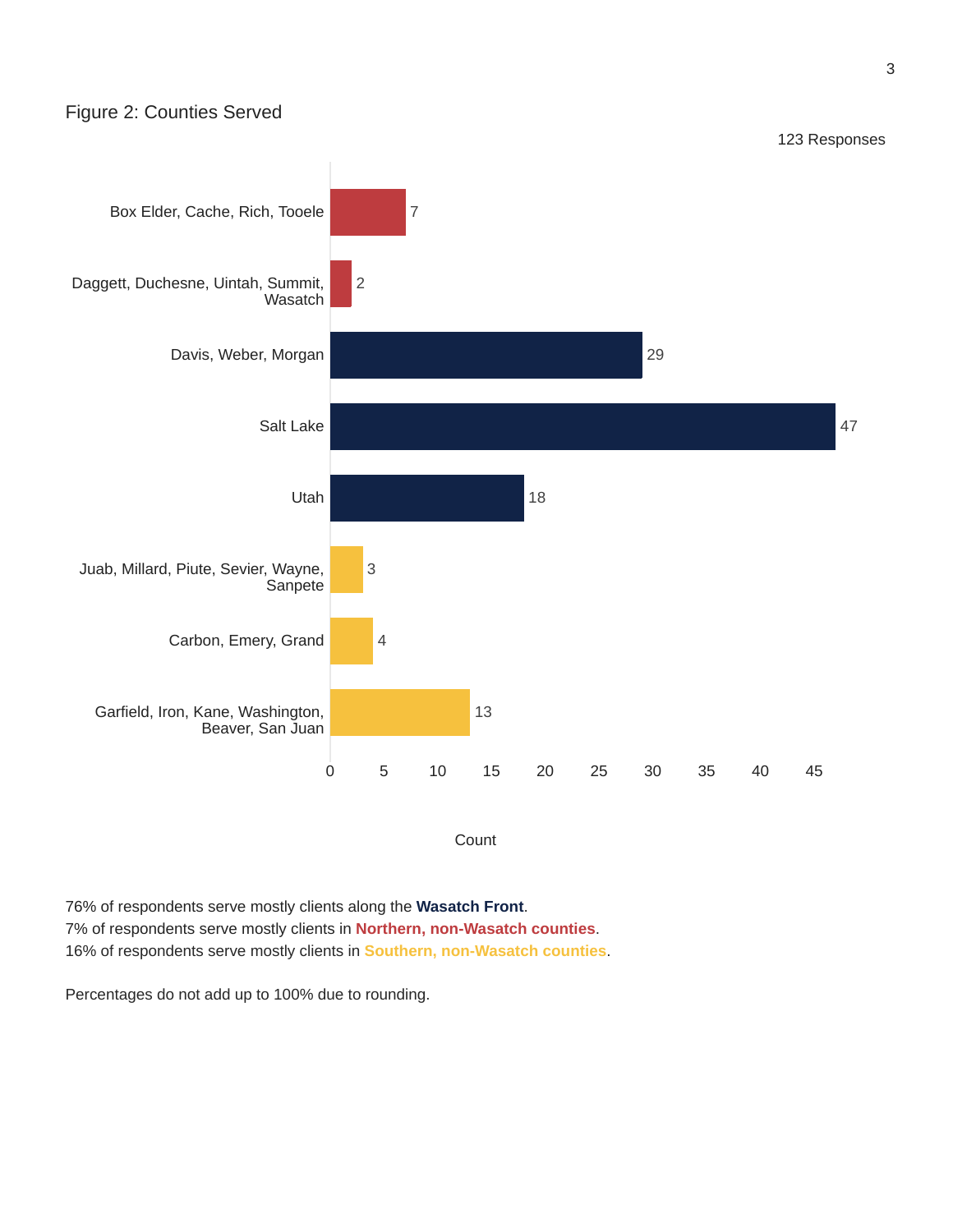# General Questions



Figure 3: Over the past 6 months, the issue is getting...

The majority of respondents reported all issues in **Figure 3** as being a lot worse than 6 months ago. The General issues that the most respondents reported was "a lot worse" are **DSP burnout and understaffing**.

**68% of the clients represented have been reportedly impacted** by at least one of the issues in Figure 3.

123 Responses

Count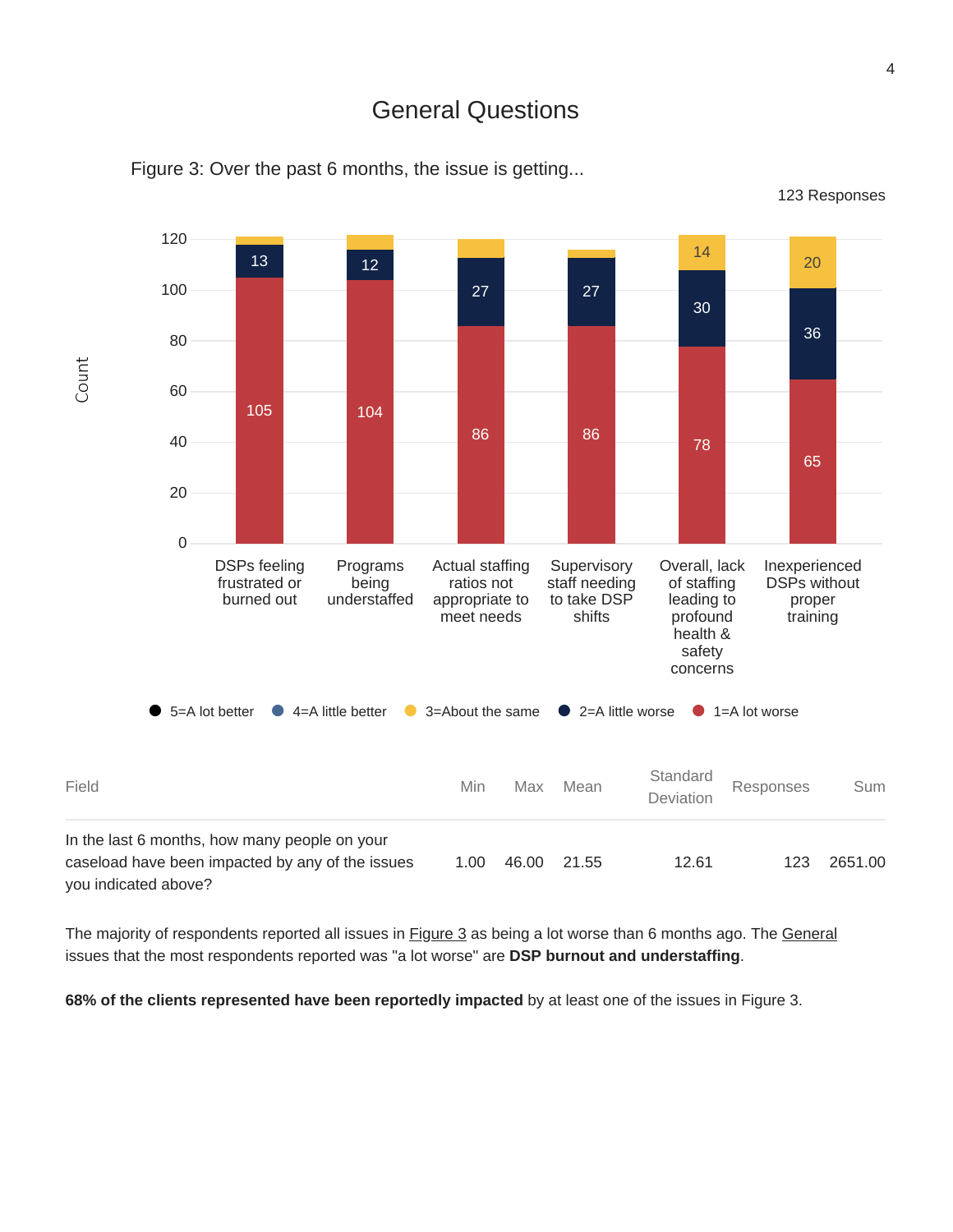

Figure 4: In the last 6 months, which services were impacted by the issues indicated in above (see Figure 3)...

Figure 4 orders the most impacted services (left) to the least impacted services (right). The **most impacted services are reportedly day programs, residential, and in-home supports**, respectively.

Figure 5: What ideas do you have to address the issues you indicated above in the next 6 months? 99 Responses



The majority of the ideas mentioned **higher pay**, benefits, mileage, bonuses, etc.--increase compensation to be more competitive with other jobs requiring similar or lower skill and stress (e.g. fast-food). Other ideas included **simplify** and speed up documentation/processes; **reduce duplication** of work; **increase training** and "professionalization"; **partner with the community** (e.g. increase partnerships with universities to create internships and pipelines for employment.

123 Responses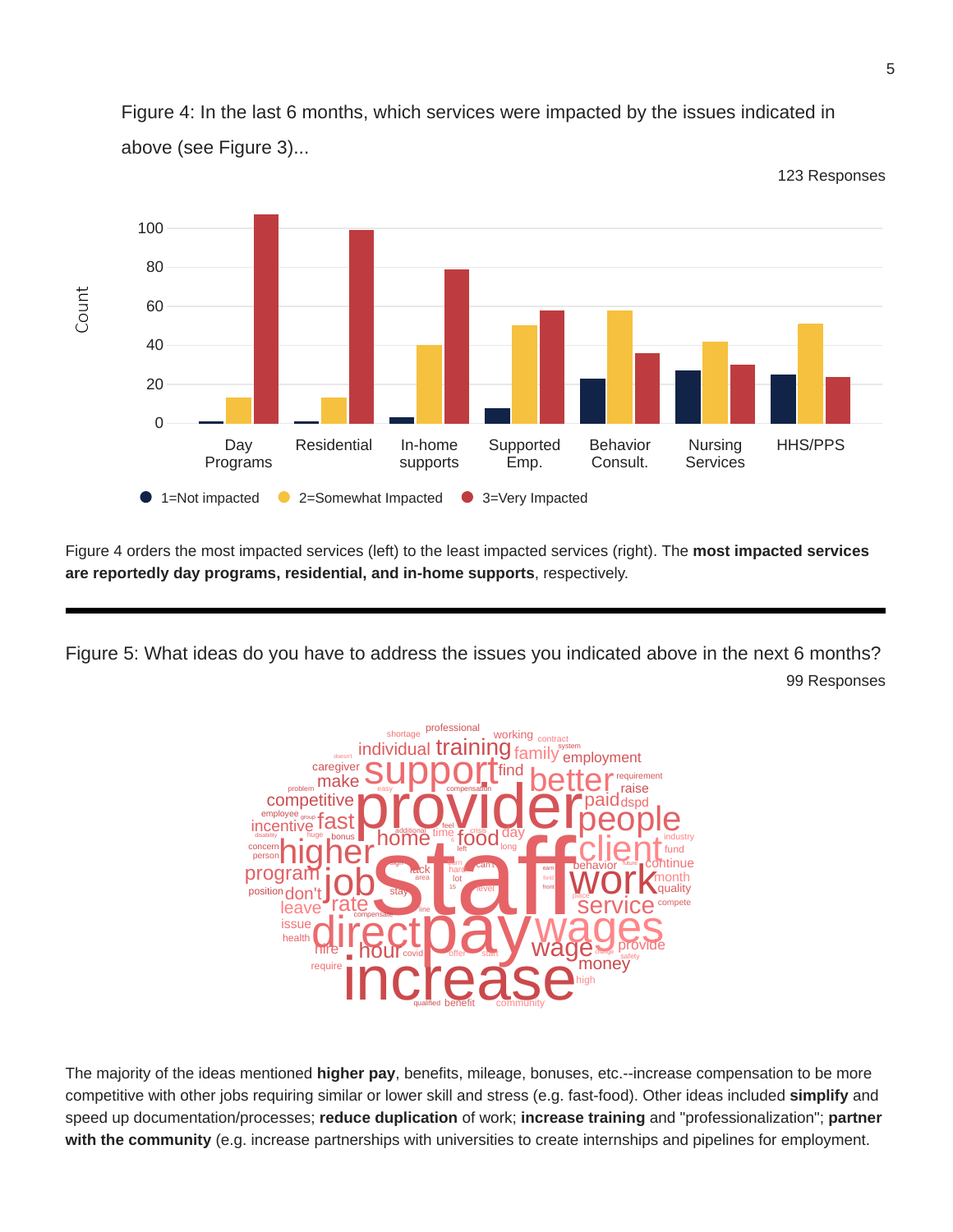Health & Safety



Figure 6: Over the past 6 months, the issue is getting...

The majority of respondents reported all issues in **Figure 6** as being a lot or a little worse than 6 months ago. The Health & Safety issues that the most respondents reported was "a lot worse" are **DSP working to exhaustion and new providers are unequipped to handle complex issues**.

120 Responses

6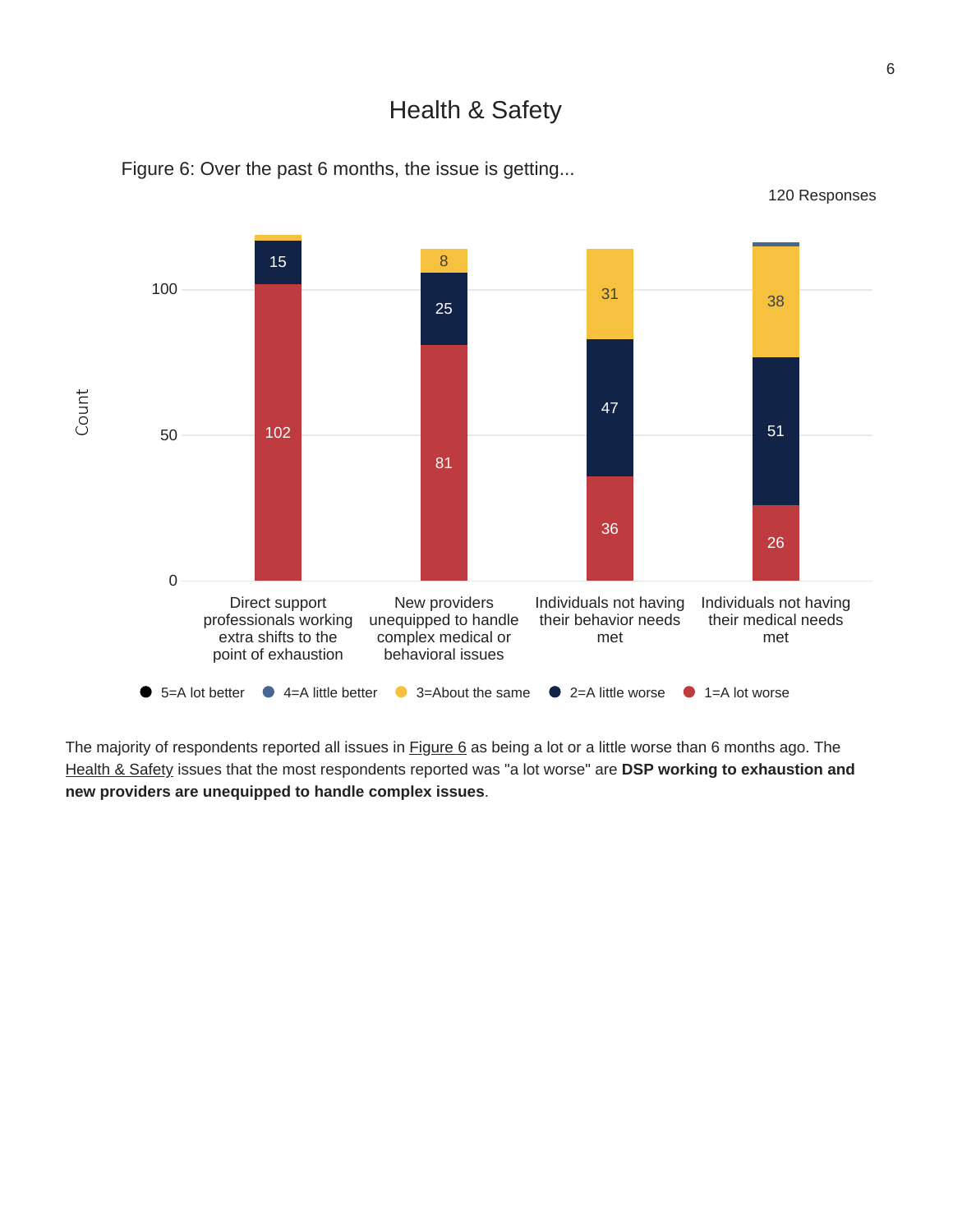### Quality of Services



Figure 7: Over the past 6 months, the issue is getting...

The majority of respondents reported all issues in **Figure 7** as being a lot or a little worse than 6 months ago. The Quality of Service issues that the most respondents reported was "a lot worse" are **lack of ability to access community and lack of person-centered plan goals**.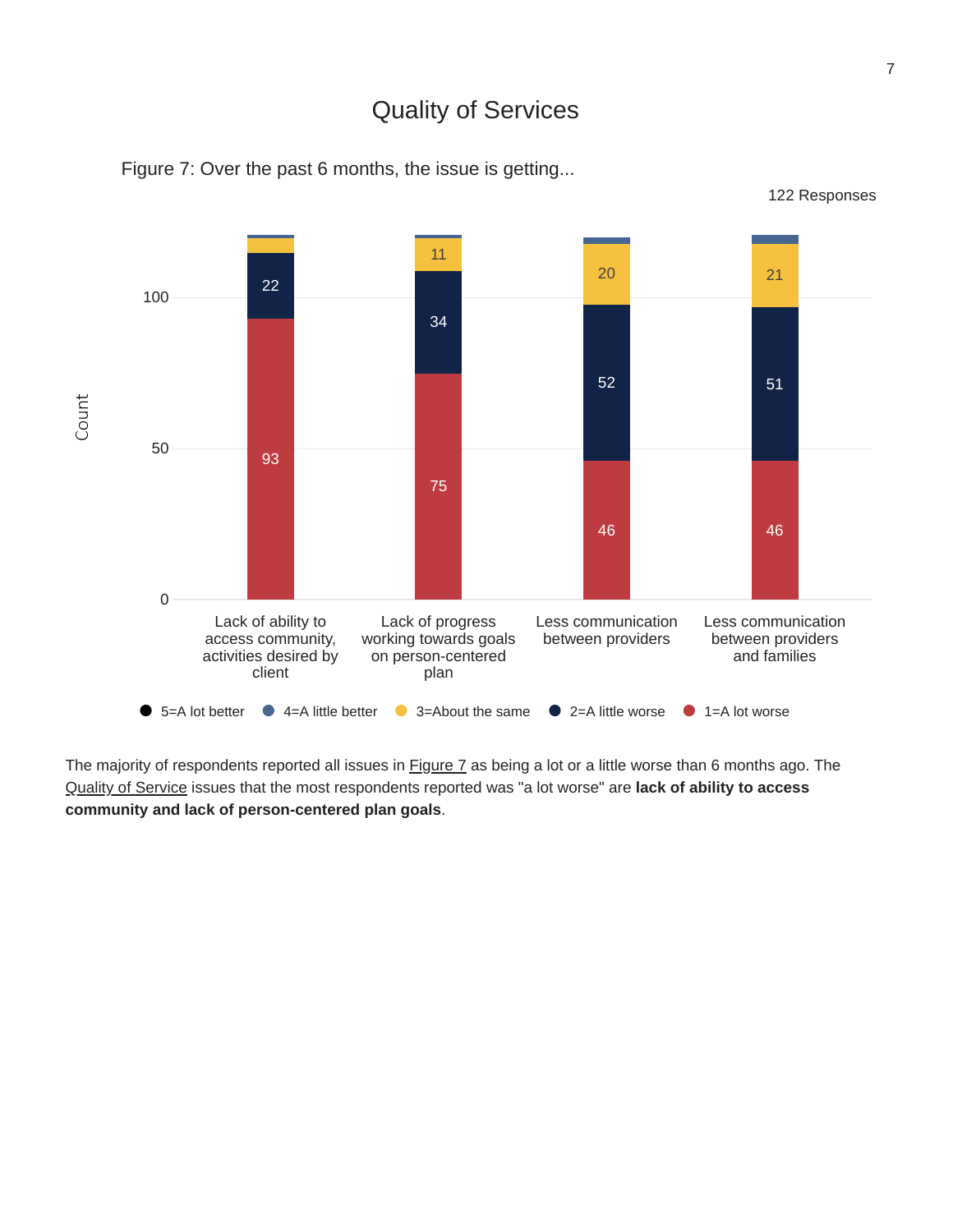### **Choice**



Figure 8: Over the past 6 months, the issue is getting...

The majority of respondents reported all issues in **Figure 8** as being a lot or a little worse than 6 months ago. The Choice issues that the most respondents reported was "a lot worse" are **limited provider choice and limited site/setting choice**.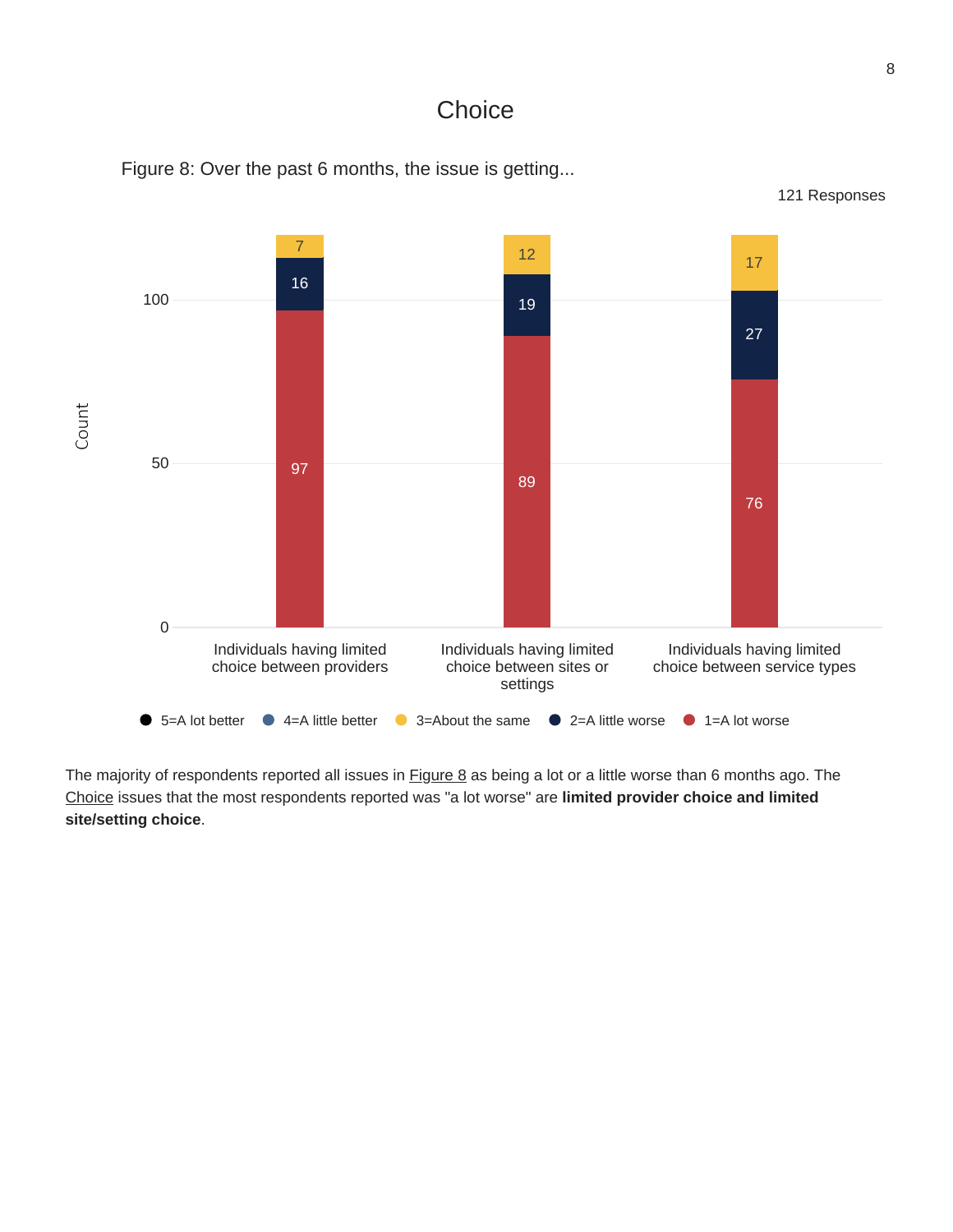# Provider Access



Figure 9: Over the past 6 months, the issue is getting...

123 Responses

The majority of respondents reported all issues in **Figure 9** as being a lot or a little worse than 6 months ago. The Provider Access issues that the most respondents reported was "a lot worse" are **unable to find in-home support providers and ISOs going unanswered**.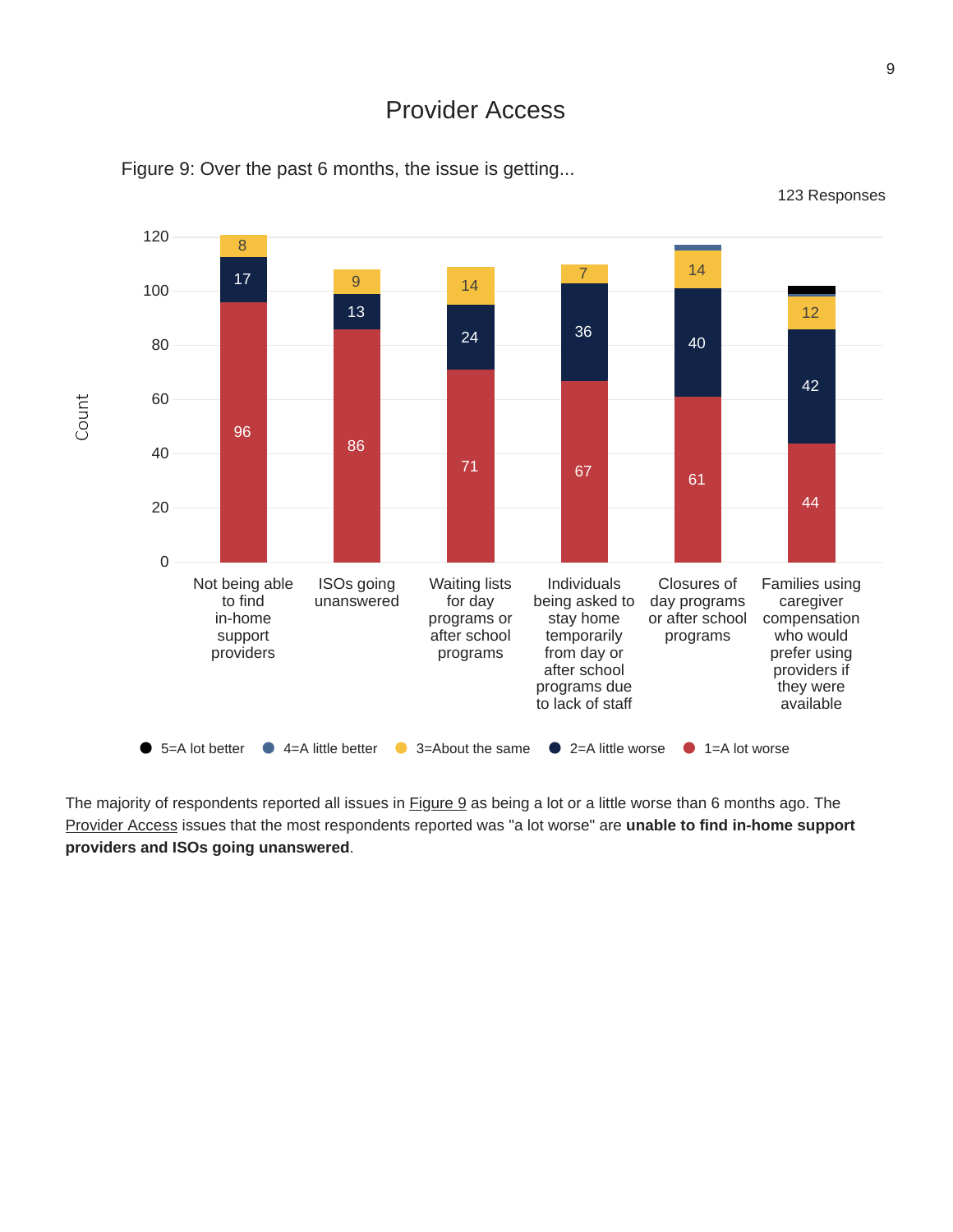| Field                                                                                                                              | Min  | Max     | Mean | Standard<br><b>Deviation</b> | Responses | Sum    |
|------------------------------------------------------------------------------------------------------------------------------------|------|---------|------|------------------------------|-----------|--------|
| In the last 6 months, how many Individuals on your<br>caseload have been relocated to be able to access the<br>services they need? | 0.00 | - 35.00 | 3 84 | 5.54                         | 123       | 472.00 |

### **18% of the clients represented have reportedly relocated to access services.**

| Field                                                                                                                                 | Min  | Max   | Mean  | Standard<br>Deviation | Responses | Sum     |
|---------------------------------------------------------------------------------------------------------------------------------------|------|-------|-------|-----------------------|-----------|---------|
| In the last 6 months, how many Individuals on your<br>caseload have not been able to access the services<br>that they are funded for? | 0.00 | 40.00 | 10.72 | 8.58                  | 123       | 1319.00 |

#### **50% of client represented have reportedly been unable to access service they are funded for.**

| Field                                                                                                                                     | Min | Max        | Mean | Standard<br>Deviation | Responses | Sum    |
|-------------------------------------------------------------------------------------------------------------------------------------------|-----|------------|------|-----------------------|-----------|--------|
| In the last 6 months, how many Individuals on your<br>caseload had to wait more than 90 days to be placed in<br>a service that they need? |     | 0.00 24.00 | 4.12 | 4.95                  | 123       | 507.00 |

#### 19% of the clients represented have reportedly had to wait more than 90 days for a service they need.

123 Responses 110 100 83 69 **3% of clients** Count 44 50 **represented have** 29 **been discharged** 10 11 11 11 11 2**from residential** 0 **settings (75).** Being discharged to Being discharged to Being discharged to homelessness home institutional placements ● Yes ● No ● Not applicable-I do not have any individuals in residenti...

Figure 10: In the last 6 months have you observed individuals in

residential settings....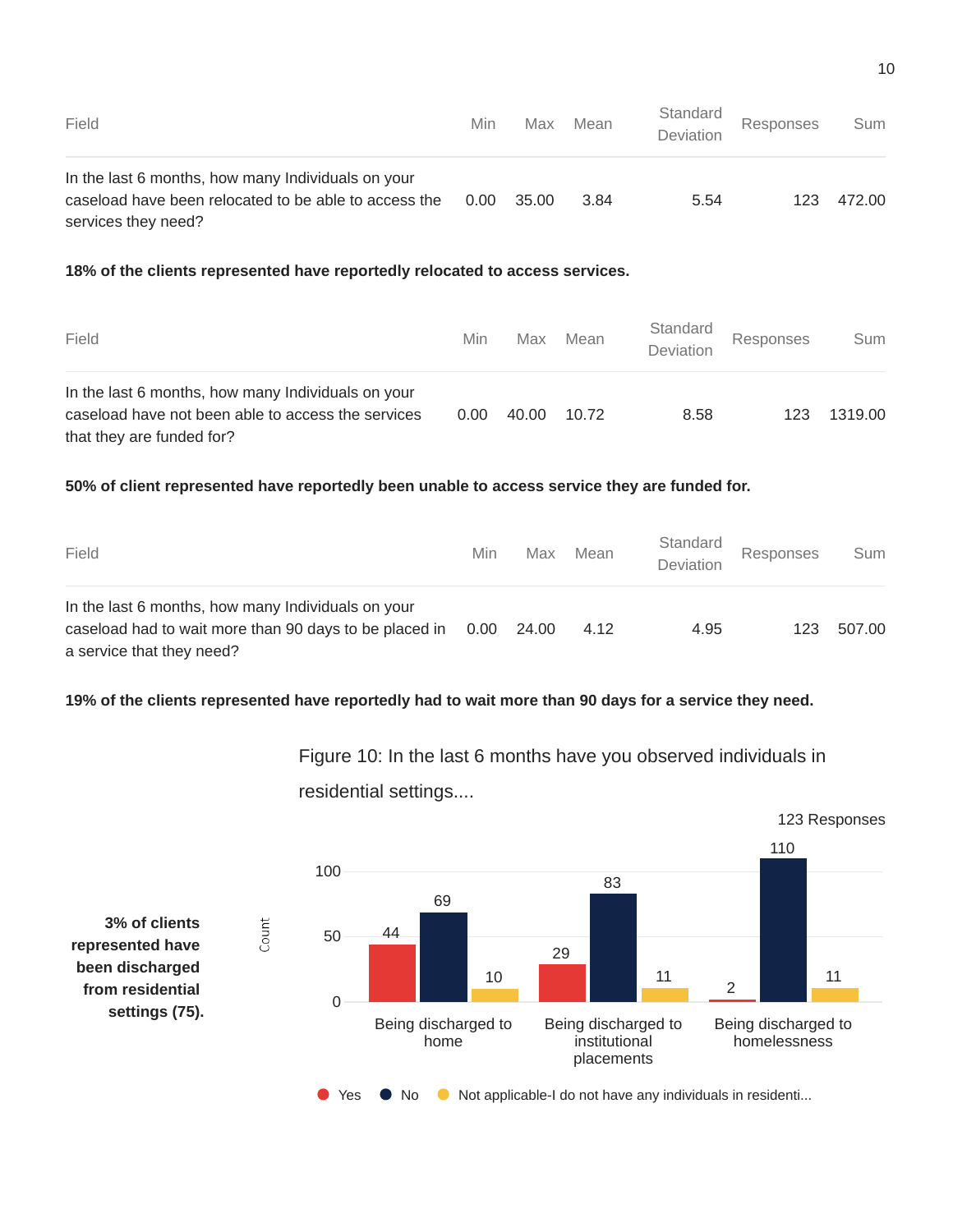## Scores

Scores were created by adding the item response values for each subcategory. The total and sub scores did not significantly differ between experienced SCs (6+ years) versus less experienced SCs (1-5 years). Two sub scores significantly differed between Wasatch Front Counties (Davis, Weber, Morgan, Salt Lake, Utah) versus non-Wasatch Front Counties: Health & Safety Scores (p=0.017) were worse for Wasatch Front Counties and Choice Scores were worse for Wasatch Front Counties (p=0.003).

Health & Safety: The Wasatch Front group had significantly lower scores (mean=6.10) compared to the non-Wasatch Front group (mean=7.18). **This suggests that the health and safety of the Wasatch Front group has gotten worse then the non-Wasatch Front group in the past 6 months.**

Choice: The Wasatch Front group had significantly lower scores (mean=3.78) compared to the non-Wasatch Front group (mean=5.07). **This suggests that the issues related to choice has gotten worse among the Wasatch Front group in relation to the non-Wasatch Front group in the past 6 months.**

Figure 11 (below) demonstrates the relationships between the total and sub scores. The total score and general sub score had the highest correlation coefficient (r=0.86), but all scores are significantly related. **This suggests that future** surveys could use the general questions only and be confident it would capture a general picture of the status **of the issues in the other sub sections.**

#### Quality of 0.63 0.34 0.49  $0.52$  $0.22$ Service **High Correlation** Medium Correlation Provider ◯ Low Correlation 0.61 0.36  $0.21$  $0.22$ Access Choice 0.51 0.67 0.48 Health & 0.57 0.72 Safety 0.86 General Total Health &<br>Safety Quality of<br>Service Total Provider<br>Access Choice General

### Figure 11: Heatmap of Total and Subtotal Scores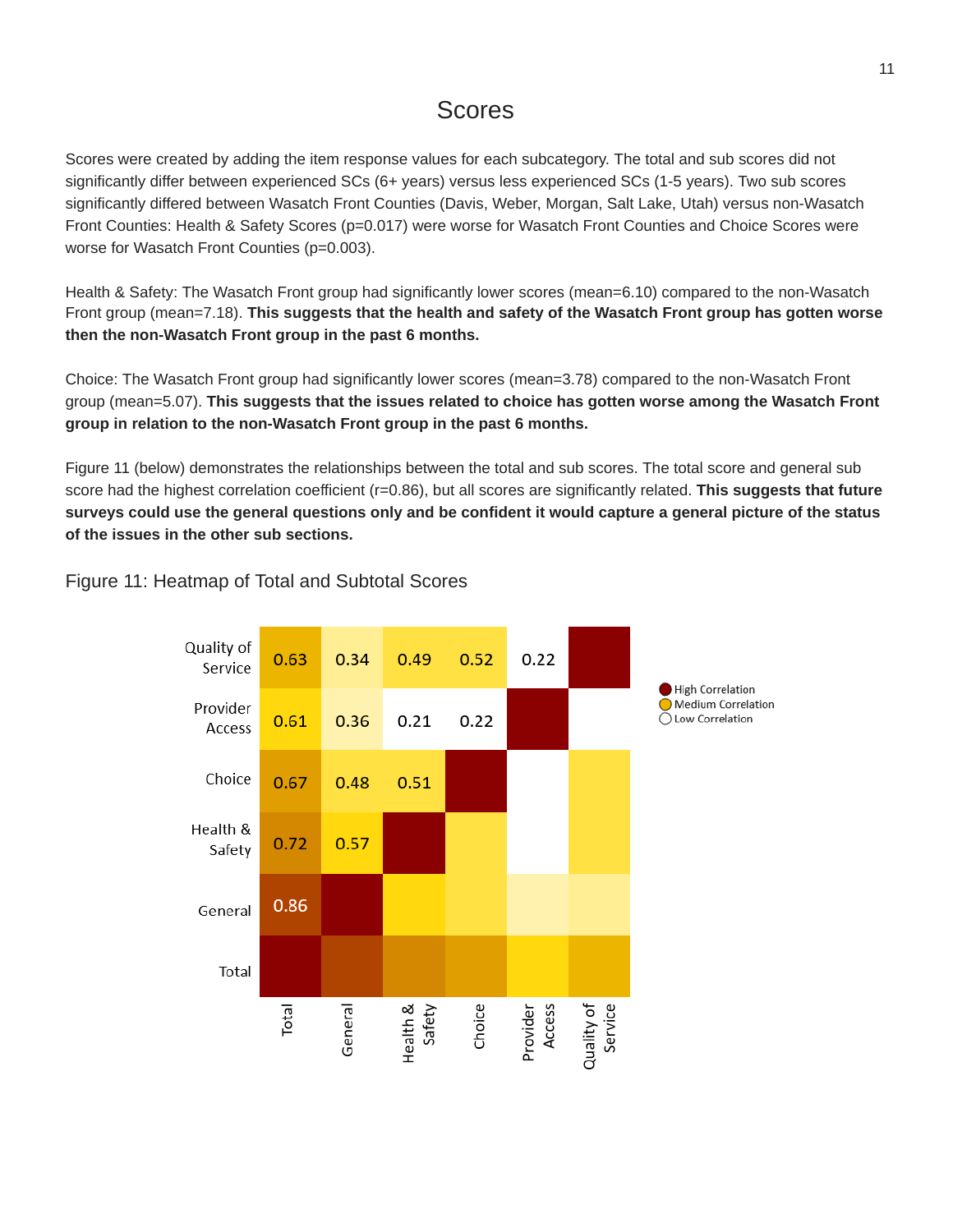



The score indicating that issues are staying the same is not is not included on the histogram (Figure 12). **This** suggests that all respondents reported overall that issues presented in this survey have gotten worse in the **last 6 months.**

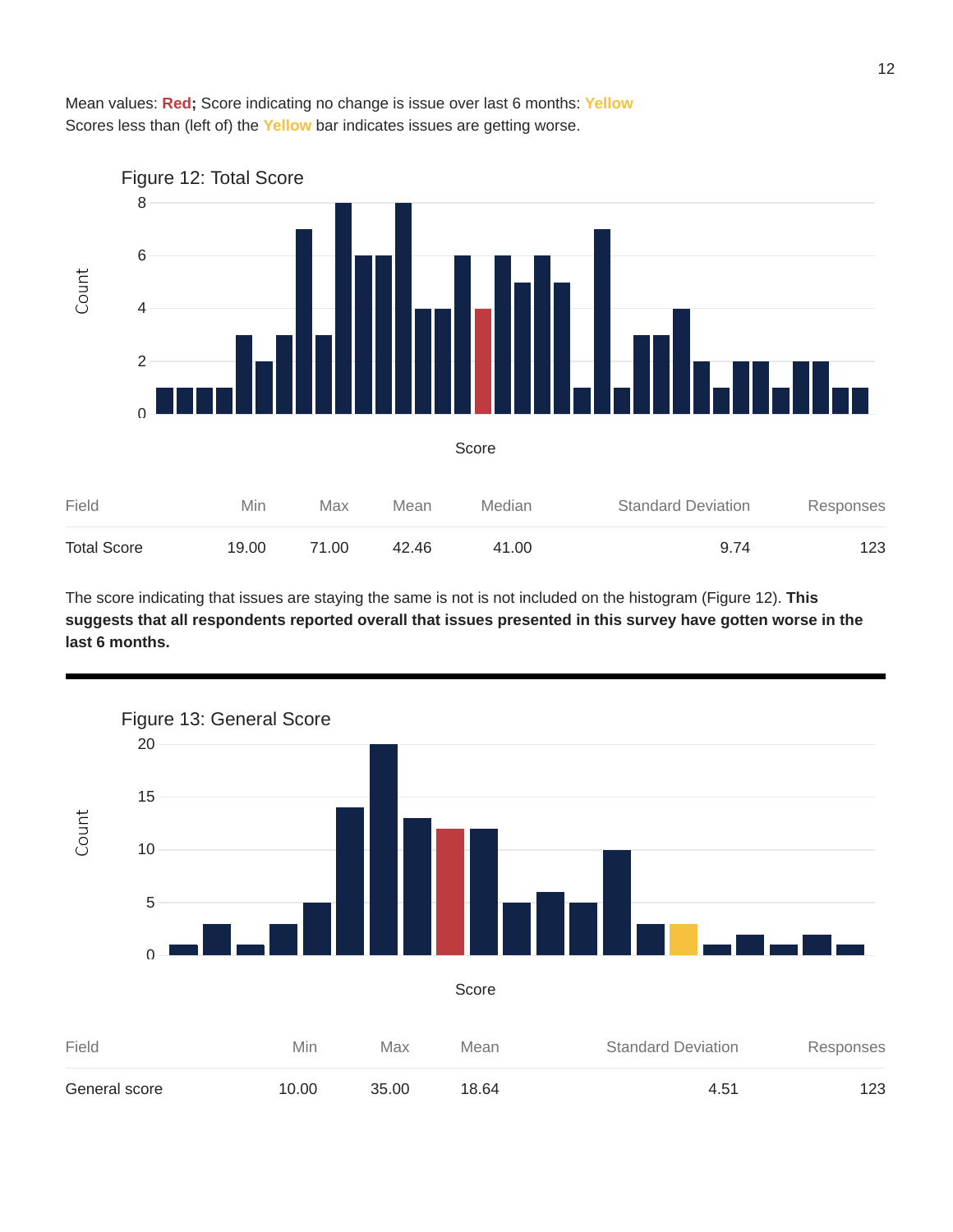Mean values: **Red;** Score indicating no change is issue over last 6 months: **Yellow** Scores less than (left of) the **Yellow** bar indicates issues are getting worse.







13